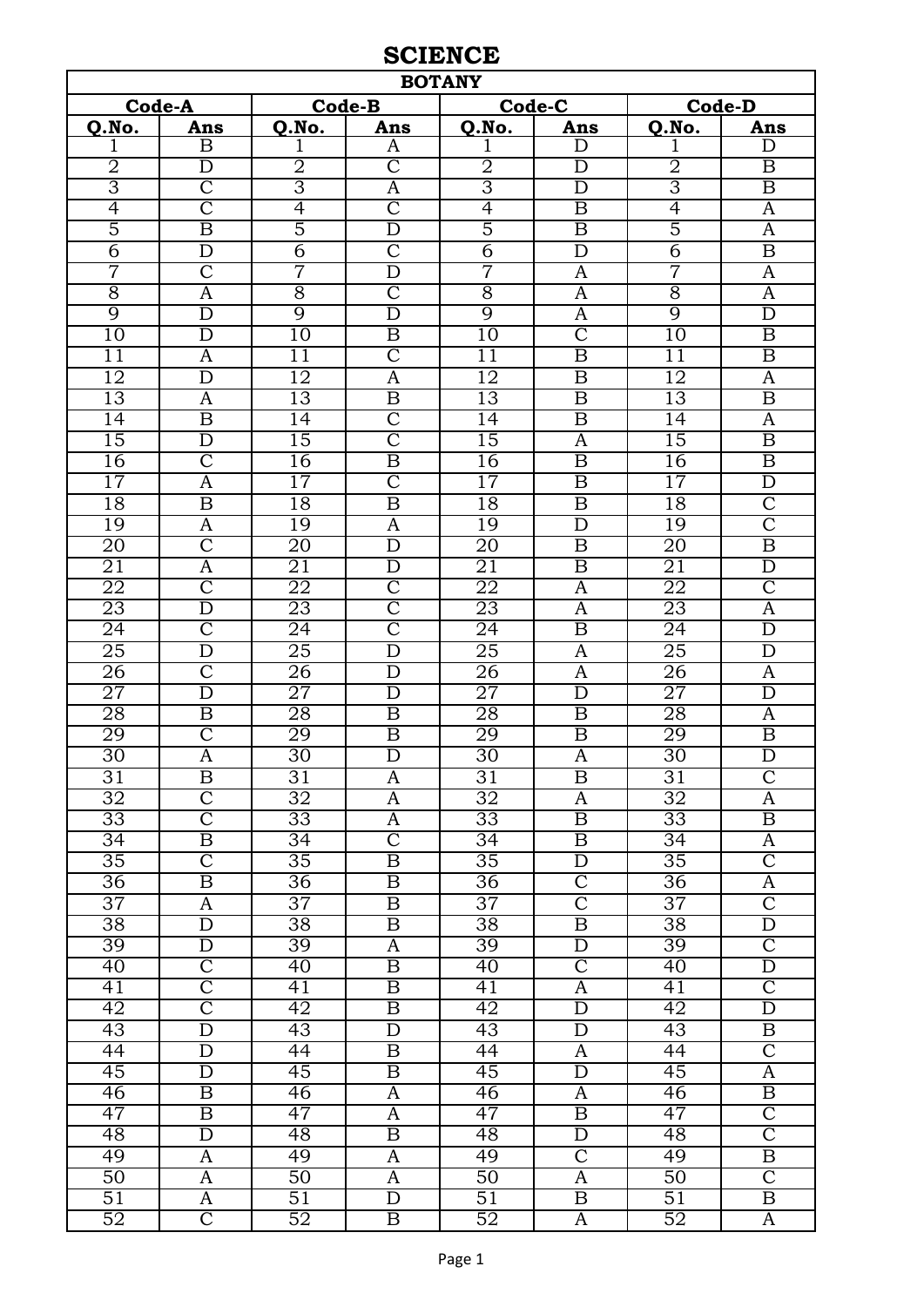|                 | Code-A                  |                 | Code-B                  |                 | Code-C                  |                 | <b>Code-D</b>           |
|-----------------|-------------------------|-----------------|-------------------------|-----------------|-------------------------|-----------------|-------------------------|
| Q.No.           | Ans                     | Q.No.           | Ans                     | Q.No.           | Ans                     | Q.No.           | Ans                     |
| $\overline{53}$ | B                       | $\overline{53}$ | $\overline{\mathrm{B}}$ | 53              | $\overline{\text{C}}$   | $\overline{53}$ | D                       |
| $\overline{54}$ | $\boldsymbol{B}$        | $\overline{54}$ | A                       | $\overline{54}$ | A                       | $\overline{54}$ | D                       |
| $\overline{55}$ | $\overline{\mathrm{B}}$ | $\overline{55}$ | $\overline{\mathbf{B}}$ | $\overline{55}$ | $\overline{\text{C}}$   | $\overline{55}$ | $\overline{\text{C}}$   |
| 56              | $\overline{\mathrm{B}}$ | 56              | A                       | 56              | D                       | 56              | $\overline{\text{C}}$   |
| 57              | A                       | 57              | $\overline{\mathbf{B}}$ | $\overline{57}$ | $\overline{\text{C}}$   | 57              | $\overline{\text{C}}$   |
| $\overline{58}$ | $\overline{\mathrm{B}}$ | $\overline{58}$ | $\overline{\mathrm{B}}$ | $\overline{58}$ | $\overline{\rm D}$      | 58              | $\overline{\rm D}$      |
| 59              | $\overline{\mathrm{B}}$ | 59              | $\overline{\rm D}$      | 59              | $\overline{\text{C}}$   | 59              | $\overline{\rm D}$      |
| $\overline{60}$ | $\overline{\mathrm{B}}$ | 60              | $\overline{\text{C}}$   | 60              | D                       | 60              | $\overline{D}$          |
| 61              | $\overline{\rm D}$      | 61              | $\overline{\text{C}}$   | 61              | $\overline{\mathrm{B}}$ | 61              | $\overline{\mathrm{B}}$ |
| 62              | $\overline{\mathrm{B}}$ | 62              | $\overline{\mathrm{B}}$ | 62              | $\overline{\text{C}}$   | 62              | $\overline{\mathrm{B}}$ |
| 63              | $\overline{\mathrm{B}}$ | 63              | $\overline{\text{D}}$   | 63              | A                       | 63              | $\overline{\rm D}$      |
| $\overline{64}$ | $\overline{A}$          | $\overline{64}$ | $\overline{\text{C}}$   | $\overline{64}$ | $\overline{\mathrm{B}}$ | $\overline{64}$ | $\overline{A}$          |
| $\overline{65}$ | $\mathbf{A}$            | $\overline{65}$ | $\mathbf{A}$            | $\overline{65}$ | $\overline{\text{C}}$   | $\overline{65}$ | $\overline{A}$          |
| 66              | $\overline{\mathrm{B}}$ | 66              | $\overline{D}$          | 66              | $\overline{\text{C}}$   | 66              | $\overline{A}$          |
| 67              | $\overline{A}$          | 67              | $\overline{\rm D}$      | 67              | $\overline{\mathrm{B}}$ | 67              | $\overline{\text{C}}$   |
| 68              | $\overline{A}$          | 68              | $\overline{A}$          | 68              | $\overline{\text{C}}$   | $\overline{68}$ | $\overline{\mathrm{B}}$ |
| 69              | $\overline{\rm D}$      | 69              | $\overline{\rm D}$      | 69              | $\overline{\mathrm{B}}$ | 69              | $\overline{\mathrm{B}}$ |
| $\overline{70}$ | $\overline{\mathrm{B}}$ | $\overline{70}$ | A                       | $\overline{70}$ | A                       | 70              | $\overline{\mathrm{B}}$ |
| $\overline{71}$ | $\overline{\mathrm{B}}$ | $\overline{71}$ | $\overline{\mathrm{B}}$ | $\overline{71}$ | $\overline{\rm D}$      | $\overline{71}$ | $\overline{\mathrm{B}}$ |
| $\overline{72}$ | $\overline{A}$          | $\overline{72}$ | $\overline{\rm D}$      | $\overline{72}$ | $\overline{\rm D}$      | $\overline{72}$ | $\overline{A}$          |
| 73              | $\overline{\mathrm{B}}$ | 73              | $\overline{\text{C}}$   | 73              | $\overline{\text{C}}$   | 73              | $\overline{\mathrm{B}}$ |
| $\overline{74}$ | A                       | 74              | A                       | $\overline{74}$ | $\overline{\text{C}}$   | $\overline{74}$ | $\overline{\mathrm{B}}$ |
| 75              | $\overline{\mathrm{B}}$ | 75              | $\overline{\mathrm{B}}$ | 75              | $\overline{\text{C}}$   | $\overline{75}$ | $\overline{\mathrm{B}}$ |

## **CHEMISTRY**

|                 | Code-A                  |                 | <b>Code-B</b>           |                 | Code-C                  |                 | Code-D                  |
|-----------------|-------------------------|-----------------|-------------------------|-----------------|-------------------------|-----------------|-------------------------|
| Q.No.           | Ans                     | Q.No.           | Ans                     | Q.No.           | Ans                     | Q.No.           | Ans                     |
| 1               | $\overline{B}$          | 1               | $\overline{C}$          | 1               | $\overline{\rm C}$      |                 | A                       |
| $\overline{2}$  | A                       | $\overline{2}$  | $\overline{\mathrm{B}}$ | $\overline{2}$  | $\overline{\text{C}}$   | $\overline{2}$  | $\overline{D}$          |
| $\overline{3}$  | A                       | $\overline{3}$  | $\overline{\mathrm{B}}$ | $\overline{3}$  | $\overline{\mathrm{B}}$ | 3               | $\overline{\text{C}}$   |
| $\overline{4}$  | $\overline{\text{C}}$   | $\overline{4}$  | $\overline{\text{C}}$   | 4               | $\overline{\rm D}$      | $\overline{4}$  | $\overline{\mathrm{B}}$ |
| $\overline{5}$  | $\overline{\text{C}}$   | $\overline{5}$  | $\overline{\mathrm{B}}$ | $\overline{5}$  | $\overline{\mathrm{B}}$ | $\overline{5}$  | $\overline{\text{C}}$   |
| $\overline{6}$  | $\overline{A}$          | $\overline{6}$  | $\overline{\mathrm{A}}$ | $\overline{6}$  | $\overline{\rm D}$      | $\overline{6}$  | $\overline{\mathsf{C}}$ |
| 7               | A                       | 7               | $\overline{\mathbb{C}}$ | 7               | $\overline{A}$          | 7               | $\overline{\rm A}$      |
| $\overline{8}$  | A                       | $\overline{8}$  | $\overline{\rm D}$      | $\overline{8}$  | $\overline{A}$          | $\overline{8}$  | $\overline{A}$          |
| $\overline{9}$  | $\overline{\rm C}$      | 9               | $\overline{\rm D}$      | $\overline{9}$  | $\overline{\mathrm{B}}$ | $\overline{9}$  | $\overline{\mathrm{D}}$ |
| 10              | $\overline{\mathrm{B}}$ | 10              | $\overline{\mathsf{C}}$ | 10              | $\overline{\rm D}$      | 10              | $\overline{D}$          |
| $\overline{11}$ | $\overline{\mathrm{B}}$ | $\overline{11}$ | $\overline{\mathsf{C}}$ | 11              | A                       | $\overline{11}$ | $\overline{\mathrm{B}}$ |
| 12              | $\overline{\text{C}}$   | $\overline{12}$ | Ā                       | 12              | $\overline{\text{C}}$   | 12              | $\overline{A}$          |
| 13              | $\overline{\text{C}}$   | 13              | $\overline{A}$          | $\overline{13}$ | $\overline{\text{C}}$   | $\overline{13}$ | $\overline{A}$          |
| 14              | A                       | 14              | $\overline{\mathsf{C}}$ | 14              | A                       | $\overline{14}$ | $\overline{\mathbb{C}}$ |
| 15              | $\overline{\mathrm{B}}$ | $\overline{15}$ | $\overline{\rm D}$      | 15              | $\overline{\mathrm{B}}$ | $\overline{15}$ | $\overline{\text{C}}$   |
| 16              | $\overline{\mathsf{C}}$ | 16              | $\overline{\rm D}$      | 16              | $\overline{\mathsf{C}}$ | 16              | $\overline{\rm A}$      |
| $\overline{17}$ | A                       | $\overline{17}$ | A                       | $\overline{17}$ | $\overline{A}$          | $\overline{17}$ | $\overline{A}$          |
| 18              | $\overline{A}$          | 18              | $\overline{A}$          | 18              | $\overline{A}$          | 18              | $\overline{A}$          |
| 19              | $\overline{\text{C}}$   | $\overline{19}$ | $\overline{\rm D}$      | 19              | $\overline{\mathrm{B}}$ | 19              | $\overline{\mathsf{C}}$ |
| 20              | $\overline{\mathrm{B}}$ | $\overline{20}$ | $\overline{\mathrm{B}}$ | $\overline{20}$ | $\overline{\rm D}$      | 20              | $\overline{\mathrm{B}}$ |
| 21              | $\overline{\mathrm{B}}$ | 21              | $\overline{\mathrm{B}}$ | 21              | $\overline{A}$          | 21              | $\overline{\mathrm{B}}$ |
| 22              | $\overline{\text{C}}$   | 22              | $\overline{A}$          | 22              | $\overline{A}$          | 22              | $\overline{\text{C}}$   |
| $\overline{23}$ | $\overline{\mathrm{B}}$ | $\overline{23}$ | $\overline{\rm D}$      | $\overline{23}$ | $\overline{A}$          | 23              | $\overline{\text{C}}$   |
| $\overline{24}$ | $\mathbf{A}$            | $\overline{24}$ | $\overline{A}$          | $\overline{24}$ | $\overline{\rm D}$      | $\overline{24}$ | $\overline{A}$          |
| 25              | $\overline{\text{C}}$   | 25              | $\overline{\mathrm{B}}$ | 25              | $\overline{\text{C}}$   | 25              | $\overline{\mathrm{B}}$ |
| 26              | $\overline{\rm D}$      | 26              | $\overline{\mathsf{C}}$ | 26              | $\overline{\mathrm{B}}$ | 26              | $\overline{\text{C}}$   |
| 27              | $\overline{\rm D}$      | 27              | $\overline{\text{C}}$   | 27              | $\overline{\text{C}}$   | 27              | $\overline{A}$          |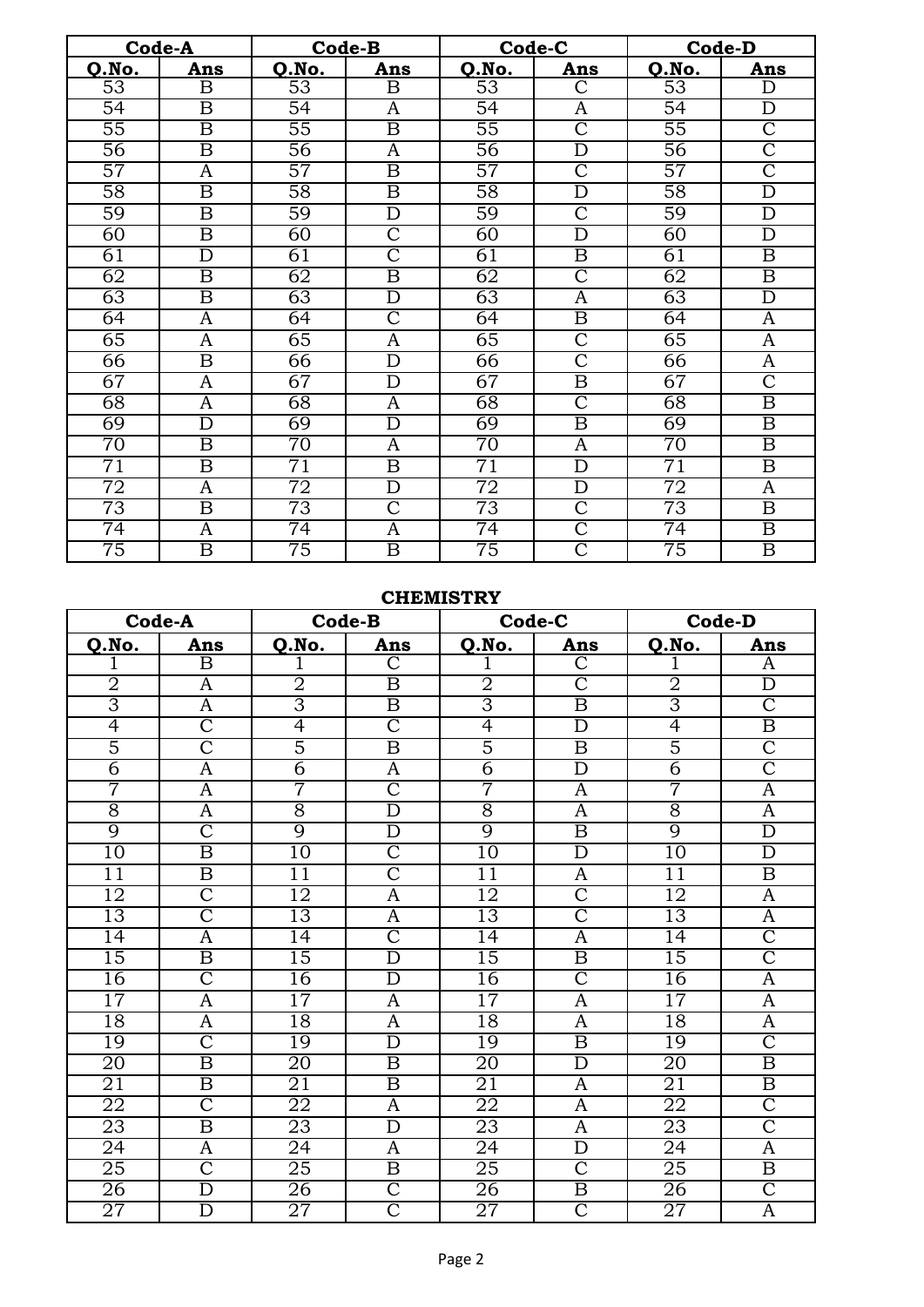|                 | Code-A                  |                 | Code-B                  |                 | Code-C                  | <b>Code-D</b>   |                         |
|-----------------|-------------------------|-----------------|-------------------------|-----------------|-------------------------|-----------------|-------------------------|
| Q.No.           | Ans                     | Q.No.           | Ans                     | O.No.           | Ans                     | Q.No.           | Ans                     |
| $\overline{28}$ | $\overline{\text{C}}$   | $\overline{28}$ | $\overline{\mathrm{B}}$ | 28              | $\overline{\text{C}}$   | 28              | A                       |
| 29              | $\overline{\text{C}}$   | 29              | $\mathbf D$             | 29              | A                       | 29              | $\overline{C}$          |
| 30              | $\overline{\rm A}$      | 30              | $\overline{\mathbf{B}}$ | $\overline{30}$ | $\overline{\rm A}$      | $\overline{30}$ | $\overline{\mathrm{B}}$ |
| 31              | $\overline{A}$          | 31              | $\overline{\rm D}$      | 31              | $\overline{\rm D}$      | 31              | $\overline{B}$          |
| 32              | $\overline{\text{C}}$   | $\overline{32}$ | $\overline{A}$          | $\overline{32}$ | $\overline{\rm D}$      | 32              | $\overline{\text{C}}$   |
| 33              | $\overline{\rm D}$      | 33              | $\overline{A}$          | 33              | $\overline{\mathrm{B}}$ | 33              | $\overline{\mathrm{B}}$ |
| 34              | $\overline{\rm D}$      | 34              | $\overline{\mathrm{B}}$ | 34              | $\overline{A}$          | $\overline{34}$ | $\overline{\mathbf{A}}$ |
| 35              | $\overline{\rm A}$      | 35              | $\overline{D}$          | 35              | A                       | $\overline{35}$ | $\overline{\text{C}}$   |
| 36              | $\overline{\rm A}$      | 36              | $\overline{A}$          | 36              | $\overline{\mathbb{C}}$ | 36              | $\overline{\text{D}}$   |
| 37              | $\overline{\rm D}$      | 37              | $\overline{\text{C}}$   | 37              | $\overline{\rm C}$      | $\overline{37}$ | $\overline{\rm D}$      |
| $\overline{38}$ | $\overline{\mathbf{B}}$ | $\overline{38}$ | $\overline{\text{C}}$   | $\overline{38}$ | $\overline{\mathbf{A}}$ | $\overline{38}$ | $\overline{\text{C}}$   |
| 39              | $\overline{\mathrm{B}}$ | 39              | $\overline{\rm A}$      | 39              | A                       | 39              | $\overline{\text{C}}$   |
| $\overline{40}$ | $\overline{\mathsf{A}}$ | 40              | $\overline{\mathbf{B}}$ | $\overline{40}$ | $\overline{A}$          | $\overline{40}$ | $\overline{\mathsf{A}}$ |
| 41              | $\overline{\rm D}$      | 41              | $\overline{\text{C}}$   | 41              | $\overline{\mathbb{C}}$ | $\overline{41}$ | $\overline{\mathbf{A}}$ |
| $\overline{42}$ | A                       | 42              | A                       | 42              | $\overline{\mathbf{B}}$ | $\overline{42}$ | $\overline{\text{C}}$   |
| 43              | $\overline{\mathrm{B}}$ | 43              | $\overline{A}$          | 43              | $\overline{\mathrm{B}}$ | 43              | $\overline{\mathrm{D}}$ |
| $\overline{44}$ | $\overline{\mathsf{C}}$ | 44              | $\overline{\mathrm{B}}$ | $\overline{44}$ | $\overline{\mathsf{C}}$ | $\overline{44}$ | $\overline{\rm D}$      |
| 45              | $\overline{\text{C}}$   | 45              | $\overline{D}$          | 45              | $\overline{\rm C}$      | 45              | $\overline{A}$          |
| 46              | $\overline{\mathbf{B}}$ | 46              | A                       | 46              | A                       | 46              | $\overline{A}$          |
| 47              | $\overline{\rm D}$      | 47              | $\overline{A}$          | 47              | $\overline{\mathrm{B}}$ | 47              | $\overline{\mathrm{D}}$ |
| 48              | $\overline{\mathrm{B}}$ | 48              | $\overline{A}$          | 48              | $\overline{\text{C}}$   | 48              | $\overline{\mathrm{B}}$ |
| 49              | $\overline{\rm D}$      | 49              | $\overline{D}$          | 49              | $\overline{A}$          | 49              | $\overline{B}$          |
| $\overline{50}$ | A                       | $\overline{50}$ | $\overline{\text{C}}$   | 50              | A                       | 50              | $\overline{A}$          |
| $\overline{51}$ | A                       | $\overline{51}$ | $\overline{\mathrm{B}}$ | $\overline{51}$ | $\overline{\rm C}$      | $\overline{51}$ | $\overline{D}$          |
| 52              | $\overline{\mathrm{B}}$ | $\overline{52}$ | $\overline{\text{C}}$   | $\overline{52}$ | $\overline{\mathrm{B}}$ | $\overline{52}$ | $\overline{A}$          |
| $\overline{53}$ | $\overline{\rm D}$      | $\overline{53}$ | $\overline{\text{C}}$   | 53              | $\overline{\mathbf{B}}$ | 53              | $\overline{B}$          |
| 54              | $\overline{\rm A}$      | 54              | $\overline{\mathbf{A}}$ | $\overline{54}$ | $\overline{\rm C}$      | 54              | $\overline{\text{C}}$   |
| $\overline{55}$ | $\overline{\text{C}}$   | 55              | $\overline{A}$          | $\overline{55}$ | $\overline{\mathrm{B}}$ | 55              | $\overline{\text{C}}$   |
| 56              | $\overline{\text{C}}$   | 56              | $\overline{\rm D}$      | 56              | $\overline{A}$          | 56              | $\overline{\mathrm{B}}$ |
| 57              | $\overline{\mathbf{A}}$ | $\overline{57}$ | $\overline{D}$          | 57              | $\overline{\mathsf{C}}$ | 57              | $\overline{D}$          |
| 58              | $\overline{\mathrm{B}}$ | $\overline{58}$ | $\overline{\mathrm{B}}$ | 58              | $\overline{\rm D}$      | 58              | $\overline{\mathrm{B}}$ |
| $\overline{59}$ | $\overline{\text{C}}$   | 59              | A                       | $\overline{59}$ | D                       | $\overline{59}$ | D                       |
| 60              | $\overline{\rm A}$      | 60              | A                       | 60              | $\overline{\text{C}}$   | 60              | A                       |
| 61              | $\overline{A}$          | 61              | $\overline{\text{C}}$   | 61              | $\overline{\text{C}}$   | 61              | $\overline{A}$          |
| 62              | $\overline{\mathrm{B}}$ | 62              | $\overline{\text{C}}$   | 62              | A                       | 62              | $\overline{\mathrm{B}}$ |
| 63              | D                       | 63              | A                       | 63              | A                       | 63              | $\overline{D}$          |
| 64              | A                       | 64              | $\overline{A}$          | $\overline{64}$ | $\overline{\text{C}}$   | $\overline{64}$ | A                       |
| 65              | $\overline{\rm A}$      | 65              | A                       | 65              | $\overline{\rm D}$      | 65              | $\overline{\mathsf{C}}$ |
| 66              | $\overline{\rm A}$      | 66              | $\overline{\text{C}}$   | 66              | $\overline{D}$          | 66              | $\overline{\mathsf{C}}$ |
| 67              | $\overline{\rm D}$      | 67              | $\overline{\mathbf{B}}$ | 67              | A                       | 67              | $\overline{A}$          |
| $\overline{68}$ | $\overline{\text{C}}$   | $\overline{68}$ | $\overline{\mathbf{B}}$ | 68              | A                       | $\overline{68}$ | $\overline{B}$          |
| 69              | $\overline{\mathrm{B}}$ | 69              | $\overline{C}$          | 69              | $\overline{D}$          | 69              | $\overline{C}$          |
| $\overline{70}$ | $\overline{\mathsf{C}}$ | 70              | $\overline{\mathbb{C}}$ | $\overline{70}$ | $\overline{\mathbf{B}}$ | 70              | $\overline{A}$          |
| $\overline{71}$ | $\overline{\rm C}$      | 71              | A                       | $\overline{71}$ | $\overline{\mathbf{B}}$ | 71              | A                       |
| 72              | $\overline{\mathbf{A}}$ | 72              | $\overline{\mathrm{B}}$ | 72              | $\overline{A}$          | 72              | $\overline{B}$          |
| 73              | A                       | 73              | $\overline{C}$          | 73              | $\overline{D}$          | 73              | $\overline{D}$          |
| 74              | $\overline{\rm D}$      | 74              | A                       | 74              | $\overline{A}$          | $\overline{74}$ | $\overline{A}$          |
| 75              | $\overline{\rm D}$      | $\overline{75}$ | A                       | 75              | $\overline{\mathrm{B}}$ | $\overline{75}$ | $\overline{A}$          |

|       | Code-A |      | $Code-B$ |       | Code-D<br>Code-C |       |     |  |  |  |
|-------|--------|------|----------|-------|------------------|-------|-----|--|--|--|
| O.No. | Ans    | .No. | Ans      | O.No. | Ans              | O.No. | Ans |  |  |  |
|       |        |      | ֊        |       |                  |       |     |  |  |  |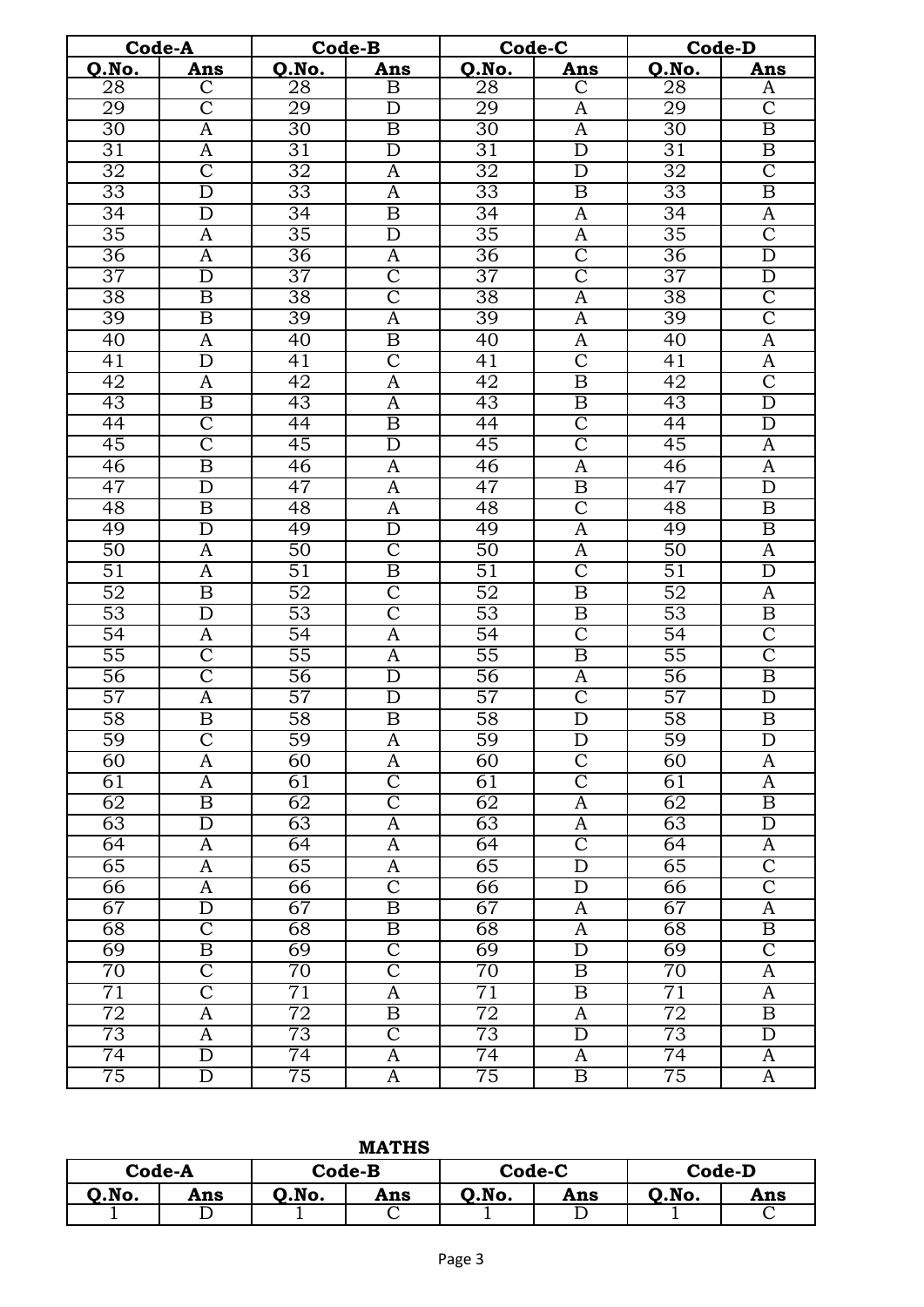|                 | Code-A                                  |                 | Code-B                  |                 | Code-C                  | Code-D          |                         |
|-----------------|-----------------------------------------|-----------------|-------------------------|-----------------|-------------------------|-----------------|-------------------------|
| Q.No.           | Ans                                     | Q.No.           | Ans                     | Q.No.           | Ans                     | Q.No.           | Ans                     |
| $\overline{2}$  | $\overline{\text{C}}$                   | $\overline{2}$  | $\mathsf{C}$            | $\overline{2}$  | D                       | 2               | B                       |
| $\overline{3}$  | $\overline{A}$                          | $\overline{3}$  | $\overline{\text{C}}$   | $\overline{3}$  | $\overline{A}$          | 3               | $\overline{B}$          |
| $\overline{4}$  | $\overline{\text{C}}$                   | $\overline{4}$  | $\overline{D}$          | $\overline{4}$  | $\overline{D}$          | 4               | $\overline{\text{C}}$   |
| 5               | $\overline{\mathrm{B}}$                 | $\overline{5}$  | A                       | $\overline{5}$  | A                       | 5               | $\overline{\mathrm{B}}$ |
| $\overline{6}$  | $\overline{\rm D}$                      | $\overline{6}$  | $\overline{\text{C}}$   | $\overline{6}$  | $\overline{\mathbf{B}}$ | $\overline{6}$  | $\overline{\text{C}}$   |
| 7               | $\overline{\rm D}$                      | 7               | $\overline{\mathrm{B}}$ | 7               | $\overline{\rm D}$      | 7               | $\overline{\mathrm{B}}$ |
| $\overline{8}$  | $\overline{\mathrm{B}}$                 | $\overline{8}$  | D                       | $\overline{8}$  | $\overline{\text{C}}$   | $\overline{8}$  | $\overline{\text{C}}$   |
| 9               | A                                       | 9               | $\overline{\text{C}}$   | $\overline{9}$  | $\overline{\mathrm{B}}$ | 9               | $\overline{\mathrm{B}}$ |
| $\overline{10}$ | $\overline{\text{C}}$                   | 10              | $\overline{\mathrm{B}}$ | $\overline{10}$ | $\overline{D}$          | $\overline{10}$ | $\overline{\mathrm{B}}$ |
| 11              | $\overline{\mathbf{B}}$                 | $\overline{11}$ | A                       | $\overline{11}$ | $\overline{\mathbf{B}}$ | $\overline{11}$ | A                       |
| $\overline{12}$ | $\overline{\rm D}$                      | 12              | $\overline{\mathrm{B}}$ | 12              | $\overline{D}$          | $\overline{12}$ | $\overline{\text{C}}$   |
| 13              | $\overline{\rm D}$                      | 13              | $\overline{\text{C}}$   | 13              | A                       | 13              | $\overline{\mathrm{B}}$ |
| $\overline{14}$ | $\overline{\mathsf{A}}$                 | $\overline{14}$ | $\overline{\text{C}}$   | $\overline{14}$ | $\overline{\mathsf{C}}$ | $\overline{14}$ | $\overline{\text{C}}$   |
| $\overline{15}$ | $\overline{\text{C}}$                   | 15              | $\overline{\text{C}}$   | 15              | $\overline{\mathbf{B}}$ | 15              | $\overline{\mathrm{B}}$ |
| 16              | $\overline{\mathrm{B}}$                 | 16              | $\overline{\text{C}}$   | 16              | $\overline{\mathbf{B}}$ | 16              | $\overline{B}$          |
| 17              | $\mathbf{A}$                            | 17              | $\overline{\rm D}$      | 17              | $\overline{\mathsf{C}}$ | 17              | $\overline{D}$          |
| 18              | $\overline{\mathrm{B}}$                 | 18              | A                       | 18              | $\overline{\mathrm{B}}$ | 18              | $\overline{\text{C}}$   |
| 19              | $\overline{\text{C}}$                   | 19              | $\overline{\mathbf{B}}$ | 19              | $\overline{\mathbf{B}}$ | 19              | $\overline{\mathbf{A}}$ |
| 20              | $\overline{\text{C}}$                   | 20              | $\overline{\rm D}$      | $\overline{20}$ | $\overline{\text{C}}$   | 20              | $\overline{\text{C}}$   |
|                 | $\overline{\text{C}}$                   | 21              | $\overline{\rm D}$      | 21              | $\overline{\mathrm{B}}$ | 21              | $\overline{\mathrm{B}}$ |
| 21              | $\overline{\rm D}$                      |                 |                         |                 | $\overline{\text{C}}$   |                 |                         |
| 22              |                                         | 22              | $\overline{A}$          | 22              | $\overline{\mathrm{B}}$ | 22              | $\overline{\rm D}$      |
| 23              | $\overline{A}$<br>$\overline{\text{C}}$ | 23              | $\overline{\mathrm{B}}$ | 23              | $\overline{\rm C}$      | 23              | $\overline{\mathrm{D}}$ |
| $\overline{24}$ |                                         | $\overline{24}$ | $\overline{A}$          | $\overline{24}$ |                         | $\overline{24}$ | $\overline{B}$          |
| $\overline{25}$ | $\overline{\mathrm{B}}$                 | $\overline{25}$ | $\overline{\text{C}}$   | $\overline{25}$ | $\overline{\mathbf{B}}$ | $\overline{25}$ | $\overline{A}$          |
| 26              | $\overline{\rm D}$                      | 26              | $\overline{\rm D}$      | 26              | $\overline{\mathrm{B}}$ | 26              | $\overline{\text{C}}$   |
| 27              | $\overline{\text{C}}$                   | 27              | D                       | $\overline{27}$ | A                       | $\overline{27}$ | $\overline{B}$          |
| 28              | $\overline{\mathrm{B}}$                 | $\overline{28}$ | $\overline{A}$          | $\overline{28}$ | $\overline{\text{C}}$   | 28              | $\overline{\rm D}$      |
| 29              | $\overline{\mathbf{A}}$                 | 29              | $\overline{D}$          | 29              | $\overline{\mathrm{B}}$ | 29              | $\overline{D}$          |
| 30              | $\overline{\mathrm{B}}$                 | 30              | A                       | 30              | $\overline{\mathsf{C}}$ | 30              | $\overline{\rm A}$      |
| $\overline{31}$ | $\overline{\text{C}}$                   | $\overline{31}$ | $\overline{B}$          | $\overline{31}$ | $\overline{\mathbf{B}}$ | $\overline{31}$ | $\overline{\text{C}}$   |
| 32              | $\overline{\text{C}}$                   | 32              | $\overline{\rm D}$      | 32              | $\overline{\mathrm{B}}$ | $\overline{32}$ | $\overline{\mathrm{B}}$ |
| 33              | $\overline{\text{C}}$                   | 33              | $\overline{C}$          | 33              | D                       | 33              | A                       |
| $\overline{34}$ | $\overline{\text{C}}$                   | 34              | $\overline{\mathrm{B}}$ | $\overline{34}$ | $\overline{\mathsf{C}}$ | 34              | $\overline{\mathrm{B}}$ |
| $\overline{35}$ | $\overline{\rm D}$                      | $\overline{35}$ | $\overline{D}$          | $\overline{35}$ | $\overline{A}$          | 35              | $\overline{\rm C}$      |
| $\overline{36}$ | A                                       | $\overline{36}$ | B                       | $\overline{36}$ | $\overline{C}$          | $\overline{36}$ | $\overline{C}$          |
| 37              | $\overline{\mathrm{B}}$                 | 37              | $\overline{\rm D}$      | $\overline{37}$ | $\overline{\mathbf{B}}$ | $\overline{37}$ | $\overline{\text{C}}$   |
| $\overline{38}$ | $\overline{D}$                          | $\overline{38}$ | A                       | $\overline{38}$ | D                       | 38              | $\overline{\mathrm{D}}$ |
| 39              | D                                       | 39              | $\overline{C}$          | 39              | D                       | 39              | A                       |
| 40              | A                                       | 40              | $\overline{\mathrm{B}}$ | $\overline{40}$ | $\overline{\mathbf{B}}$ | $\overline{40}$ | $\overline{\mathsf{C}}$ |
| $\overline{41}$ | $\overline{\mathrm{B}}$                 | $\overline{41}$ | $\overline{\mathrm{B}}$ | 41              | $\overline{A}$          | 41              | $\overline{\mathbf{B}}$ |
| $\overline{42}$ | A                                       | $\overline{42}$ | $\overline{\mathsf{C}}$ | $\overline{42}$ | $\overline{\rm C}$      | 42              | $\overline{D}$          |
| 43              | $\overline{\text{C}}$                   | 43              | $\overline{\mathrm{B}}$ | 43              | $\overline{\mathbf{B}}$ | 43              | $\overline{\text{C}}$   |
| $\overline{44}$ | $\overline{\rm D}$                      | $\overline{44}$ | $\overline{\mathrm{B}}$ | $\overline{44}$ | $\overline{D}$          | $\overline{44}$ | $\overline{\mathbf{B}}$ |
| 45              | $\overline{\rm D}$                      | 45              | $\overline{\mathsf{C}}$ | 45              | $\overline{\rm D}$      | 45              | $\overline{A}$          |
| 46              | A                                       | 46              | $\overline{\mathrm{B}}$ | 46              | A                       | 46              | $\overline{\mathrm{B}}$ |
| 47              | $\overline{\rm D}$                      | 47              | $\overline{\mathsf{C}}$ | 47              | $\overline{\mathsf{C}}$ | 47              | $\overline{\mathsf{C}}$ |
| 48              | $\overline{\rm A}$                      | 48              | $\overline{B}$          | 48              | $\overline{\mathrm{B}}$ | 48              | $\overline{\mathsf{C}}$ |
| 49              | $\overline{\mathrm{B}}$                 | 49              | $\overline{\mathbb{C}}$ | 49              | $\overline{A}$          | 49              | $\overline{\mathbb{C}}$ |
| 50              | D                                       | $50\,$          | $\overline{\mathrm{B}}$ | 50              | $\overline{\mathbf{B}}$ | 50              | $\overline{\rm C}$      |
| 51              | $\overline{\text{C}}$                   | 51              | $\overline{\mathrm{B}}$ | 51              | $\overline{\rm C}$      | $\overline{51}$ | $\overline{\rm D}$      |
| $\overline{52}$ | $\overline{\mathrm{B}}$                 | 52              | A                       | $\overline{52}$ | $\overline{\text{C}}$   | $\overline{52}$ | A                       |
| $\overline{53}$ | $\mathbf D$                             | $\overline{53}$ | $\overline{\mathsf{C}}$ | $\overline{53}$ | $\overline{\mathsf{C}}$ | $\overline{53}$ | $\boldsymbol{B}$        |
| $\overline{54}$ | $\overline{\mathbf{B}}$                 | $\overline{54}$ | $\overline{\mathbf{B}}$ | $\overline{54}$ | $\overline{D}$          | $\overline{54}$ | $\overline{D}$          |
| 55              | $\overline{\rm D}$                      | 55              | $\overline{C}$          | $\overline{55}$ | A                       | $\overline{55}$ | $\overline{D}$          |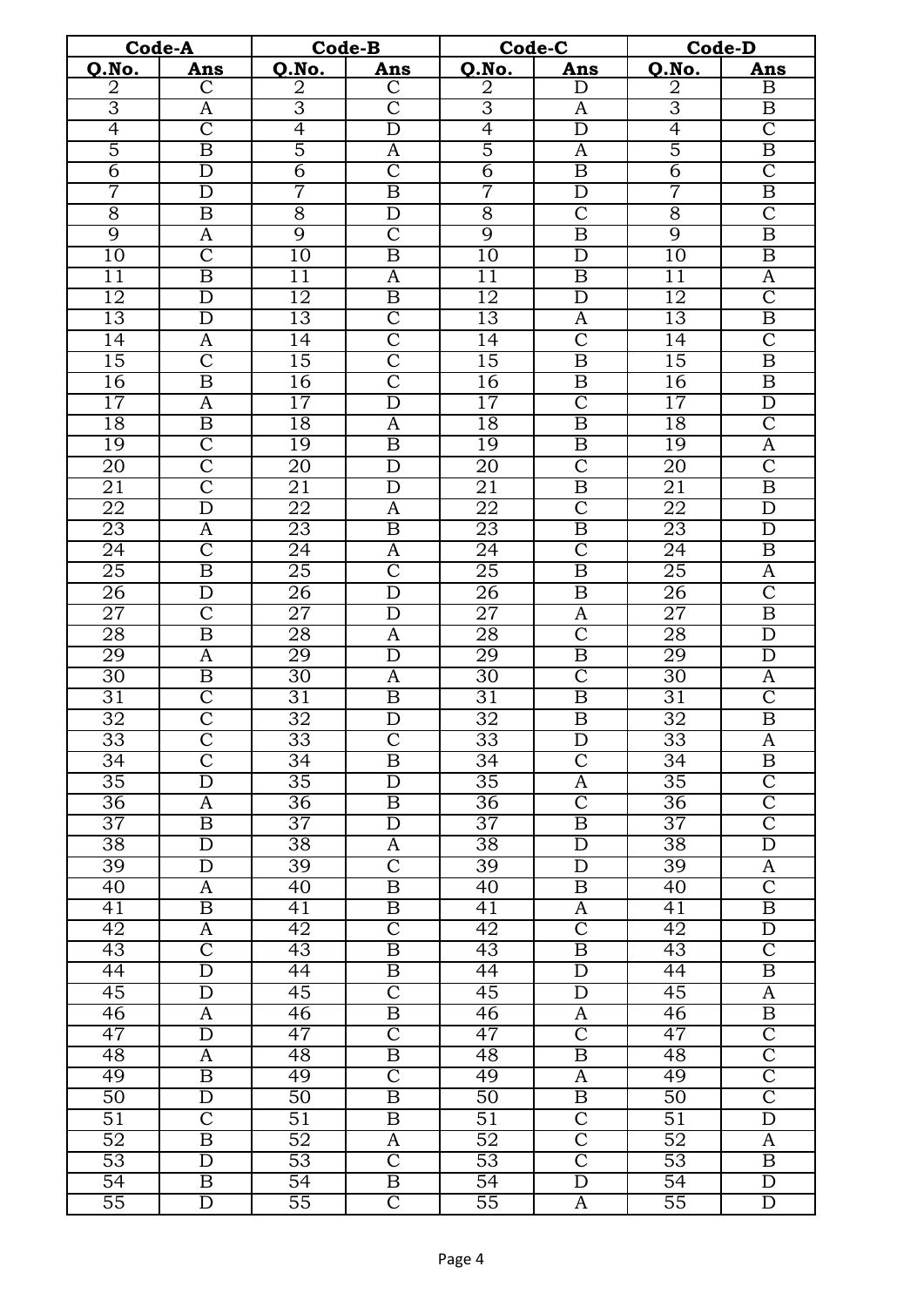|                 | Code-A                  | Code-B          |                         |                 | Code-C                  |                 | <b>Code-D</b>           |
|-----------------|-------------------------|-----------------|-------------------------|-----------------|-------------------------|-----------------|-------------------------|
| Q.No.           | Ans                     | Q.No.           | Ans                     | Q.No.           | Ans                     | <b>Q.No.</b>    | Ans                     |
| 56              | A                       | 56              | $\overline{\mathrm{B}}$ | $\overline{56}$ | $\overline{C}$          | 56              | A                       |
| $\overline{57}$ | Ć                       | $\overline{57}$ | B                       | $\overline{57}$ | B                       | $\overline{57}$ | $\boldsymbol{B}$        |
| $\overline{58}$ | B                       | $\overline{58}$ | $\overline{\rm D}$      | $\overline{58}$ | D                       | $\overline{58}$ | A                       |
| 59              | $\overline{\mathrm{B}}$ | 59              | $\overline{\text{C}}$   | 59              | $\overline{\text{C}}$   | 59              | $\overline{\text{C}}$   |
| $\overline{60}$ | $\overline{\text{C}}$   | 60              | A                       | $\overline{60}$ | $\overline{\mathrm{B}}$ | $\overline{60}$ | $\overline{\rm D}$      |
| $\overline{61}$ | $\overline{\mathrm{B}}$ | 61              | $\overline{\text{C}}$   | 61              | A                       | 61              | $\overline{\rm D}$      |
| $\overline{62}$ | $\overline{\mathrm{B}}$ | $\overline{62}$ | $\overline{\mathrm{B}}$ | 62              | $\overline{\mathrm{B}}$ | 62              | A                       |
| 63              | $\overline{\rm C}$      | 63              | D                       | 63              | $\overline{\text{C}}$   | 63              | D                       |
| $\overline{64}$ | B                       | 64              | D                       | 64              | $\overline{\text{C}}$   | 64              | A                       |
| 65              | $\overline{\text{C}}$   | 65              | $\overline{\mathrm{B}}$ | 65              | $\overline{\text{C}}$   | 65              | $\overline{\mathrm{B}}$ |
| 66              | $\overline{\mathrm{B}}$ | 66              | A                       | 66              | $\overline{\text{C}}$   | 66              | D                       |
| 67              | $\overline{\rm C}$      | 67              | $\overline{\rm C}$      | 67              | D                       | 67              | $\overline{\text{C}}$   |
| 68              | B                       | 68              | $\mathbf B$             | 68              | A                       | 68              | $\overline{\mathrm{B}}$ |
| 69              | $\overline{\mathrm{B}}$ | 69              | $\overline{\rm D}$      | 69              | $\overline{\mathrm{B}}$ | 69              | $\overline{\rm D}$      |
| 70              | A                       | 70              | $\overline{\rm D}$      | 70              | D                       | $\overline{70}$ | $\overline{\mathrm{B}}$ |
| $\overline{71}$ | $\overline{\text{C}}$   | 71              | A                       | $\overline{71}$ | D                       | $\overline{71}$ | $\overline{\rm D}$      |
| $\overline{72}$ | $\overline{\mathrm{B}}$ | 72              | $\overline{\text{C}}$   | $\overline{72}$ | A                       | $\overline{72}$ | $\overline{\rm A}$      |
| 73              | $\overline{\rm C}$      | 73              | $\overline{\mathrm{B}}$ | $\overline{73}$ | $\overline{\mathrm{B}}$ | 73              | $\overline{\text{C}}$   |
| $\overline{74}$ | $\overline{\mathrm{B}}$ | $\overline{74}$ | A                       | $\overline{74}$ | A                       | $\overline{74}$ | $\overline{\mathrm{B}}$ |
| 75              | $\overline{\mathrm{B}}$ | $\overline{75}$ | $\overline{\mathrm{B}}$ | $\overline{75}$ | $\overline{\text{C}}$   | $\overline{75}$ | $\overline{\mathrm{B}}$ |

## **PHYSICS**

|                 | Code-A                  |                 | Code-B                  |                 | Code-C                  |                 | <b>Code-D</b>           |
|-----------------|-------------------------|-----------------|-------------------------|-----------------|-------------------------|-----------------|-------------------------|
| Q.No.           | Ans                     | <b>Q.No.</b>    | Ans                     | Q.No.           | Ans                     | Q.No.           | Ans                     |
| 1               | D                       | 1               | D                       | 1               | $\overline{\mathrm{B}}$ |                 | $\overline{\mathbf{B}}$ |
| $\overline{2}$  | A                       | $\overline{2}$  | $\overline{D}$          | $\overline{2}$  | $\overline{\text{C}}$   | $\overline{2}$  | $\overline{\text{C}}$   |
| $\overline{3}$  | $\overline{\mathrm{B}}$ | $\overline{3}$  | $\overline{\rm D}$      | $\overline{3}$  | $\overline{\mathrm{B}}$ | $\overline{3}$  | $\overline{\mathbf{A}}$ |
| $\overline{4}$  | $\overline{A}$          | 4               | $\overline{\text{C}}$   | 4               | $\overline{\mathrm{B}}$ | $\overline{4}$  | $\overline{\mathrm{B}}$ |
| $\overline{5}$  | $\overline{\mathrm{B}}$ | $\overline{5}$  | $\overline{\rm D}$      | $\overline{5}$  | $\overline{\mathrm{B}}$ | $\overline{5}$  | $\overline{A}$          |
| $\overline{6}$  | $\overline{\text{C}}$   | $\overline{6}$  | $\overline{D}$          | $\overline{6}$  | $\mathbf{A}$            | $\overline{6}$  | $\overline{\mathrm{B}}$ |
| 7               | $\overline{D}$          | 7               | $\overline{\text{C}}$   | 7               | $\overline{D}$          | 7               | $\overline{A}$          |
| $\overline{8}$  | $\overline{A}$          | $\overline{8}$  | $\overline{A}$          | $\overline{8}$  | A                       | $\overline{8}$  | $\overline{\text{C}}$   |
| $\overline{9}$  | $\overline{\rm D}$      | 9               | $\overline{\text{C}}$   | 9               | $\overline{\text{C}}$   | 9               | $\overline{\text{C}}$   |
| $\overline{10}$ | $\overline{\text{C}}$   | $\overline{10}$ | $\overline{\rm C}$      | $\overline{10}$ | $\overline{\rm D}$      | 10              | $\overline{\rm D}$      |
| 11              | $\overline{A}$          | $\overline{11}$ | $\overline{\rm A}$      | $\overline{11}$ | $\overline{\text{C}}$   | $\overline{11}$ | $\overline{\text{C}}$   |
| $\overline{12}$ | $\overline{\text{C}}$   | $\overline{12}$ | $\overline{\rm D}$      | 12              | $\overline{\rm D}$      | $\overline{12}$ | $\overline{\mathrm{B}}$ |
| 13              | $\overline{D}$          | 13              | $\overline{\mathbf{A}}$ | 13              | $\overline{\mathbf{B}}$ | 13              | $\overline{\text{C}}$   |
| 14              | $\overline{\rm D}$      | $\overline{14}$ | $\overline{\mathrm{B}}$ | $\overline{14}$ | $\overline{A}$          | 14              | $\overline{\mathrm{B}}$ |
| $\overline{15}$ | $\overline{\rm D}$      | 15              | $\overline{\mathsf{A}}$ | 15              | $\overline{A}$          | 15              | $\overline{A}$          |
| 16              | $\overline{\text{C}}$   | 16              | $\overline{\text{C}}$   | 16              | $\overline{\mathbf{A}}$ | 16              | $\overline{\mathrm{B}}$ |
| $\overline{17}$ | $\overline{\rm D}$      | $\overline{17}$ | $\overline{\rm D}$      | $\overline{17}$ | $\overline{\text{C}}$   | $\overline{17}$ | $\overline{A}$          |
| 18              | $\overline{D}$          | 18              | $\overline{\mathrm{B}}$ | 18              | $\overline{A}$          | $\overline{18}$ | $\overline{A}$          |
| 19              | $\overline{\text{C}}$   | 19              | $\overline{\mathrm{B}}$ | 19              | $\overline{\text{C}}$   | 19              | $\overline{D}$          |
| $\overline{20}$ | $\overline{\rm A}$      | $\overline{20}$ | $\overline{\text{C}}$   | $\overline{20}$ | $\overline{\mathrm{B}}$ | $\overline{20}$ | $\overline{\text{C}}$   |
| 21              | $\overline{\rm C}$      | 21              | $\overline{\mathrm{B}}$ | 21              | A                       | 21              | $\overline{\rm D}$      |
| 22              | $\overline{\text{C}}$   | 22              | $\overline{\mathrm{B}}$ | 22              | $\overline{\rm D}$      | 22              | $\overline{\rm D}$      |
| 23              | $\overline{A}$          | 23              | $\overline{\mathrm{B}}$ | 23              | $\overline{\text{C}}$   | 23              | $\overline{A}$          |
| $\overline{24}$ | $\overline{\rm D}$      | $\overline{24}$ | $\overline{\mathbf{A}}$ | $\overline{24}$ | $\overline{\mathrm{B}}$ | $\overline{24}$ | $\overline{\mathrm{B}}$ |
| 25              | $\overline{A}$          | 25              | $\overline{\rm D}$      | 25              | $\overline{\mathrm{B}}$ | 25              | $\overline{\rm A}$      |
| 26              | $\overline{\mathrm{B}}$ | 26              | A                       | 26              | $\overline{\text{C}}$   | 26              | $\overline{\mathrm{B}}$ |
| $\overline{27}$ | $\overline{A}$          | 27              | $\overline{\text{C}}$   | $\overline{27}$ | $\overline{\mathsf{A}}$ | $\overline{27}$ | $\overline{\text{C}}$   |
| 28              | $\overline{\rm C}$      | 28              | $\overline{\rm D}$      | 28              | $\overline{\mathrm{B}}$ | 28              | $\overline{\rm D}$      |
| 29              | $\overline{D}$          | 29              | $\overline{\text{C}}$   | 29              | A                       | 29              | $\overline{A}$          |
| 30              | $\overline{\mathrm{B}}$ | $\overline{30}$ | $\overline{\rm D}$      | 30              | $\overline{\mathrm{B}}$ | 30              | $\overline{\text{D}}$   |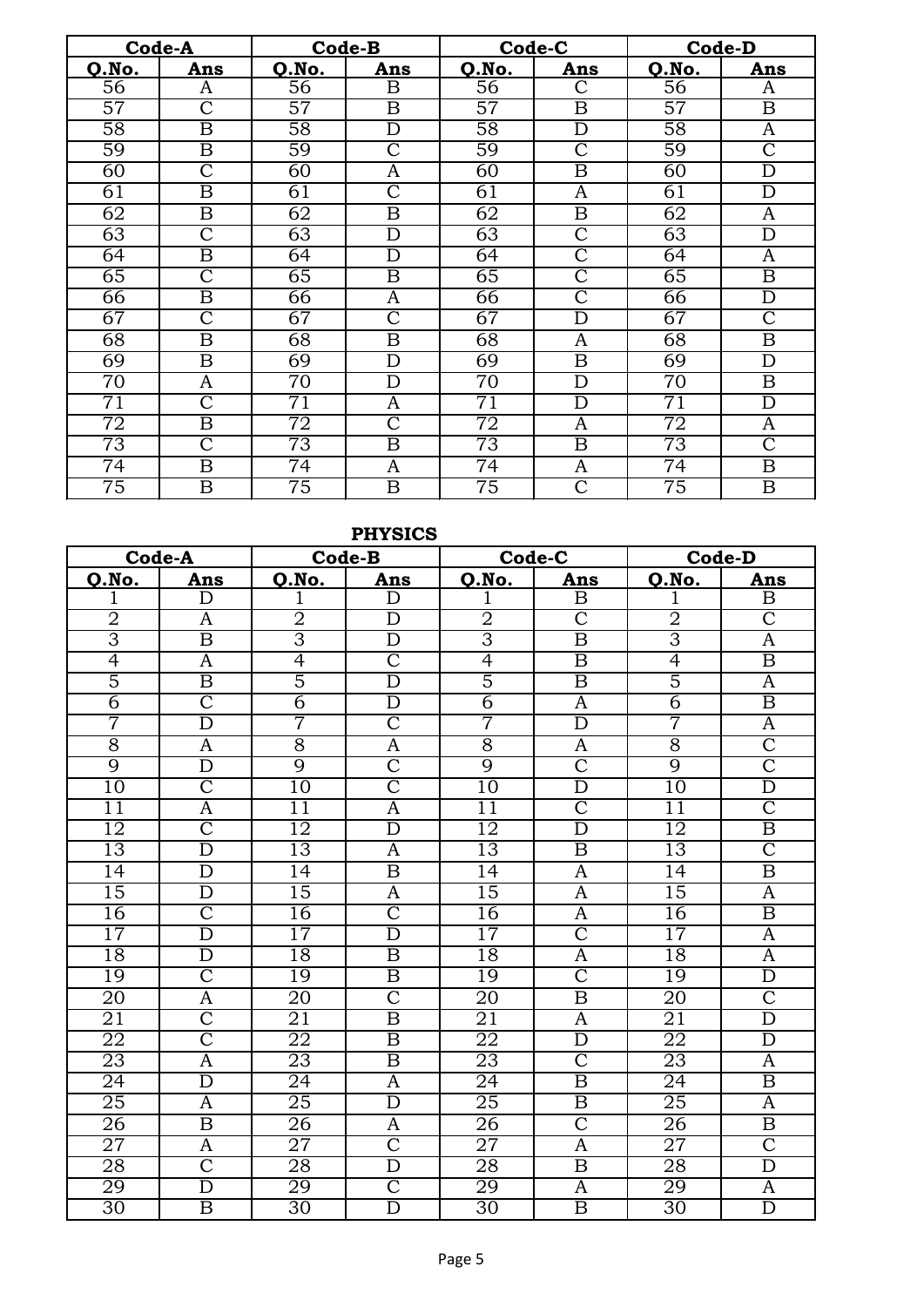|                 | Code-A                  |                 | Code-B                  |                 | Code-C                  |                 | <b>Code-D</b>           |
|-----------------|-------------------------|-----------------|-------------------------|-----------------|-------------------------|-----------------|-------------------------|
| Q.No.           | Ans                     | Q.No.           | Ans                     | Q.No.           | Ans                     | Q.No.           | Ans                     |
| 31              | $\overline{\mathrm{B}}$ | 31              | $\overline{\mathrm{B}}$ | 31              | $\overline{A}$          | 31              | $\overline{\text{C}}$   |
| 32              | $\overline{\text{C}}$   | $\overline{32}$ | A                       | $\overline{32}$ | $\overline{\rm C}$      | $\overline{32}$ | A                       |
| $\overline{33}$ | $\overline{\mathrm{B}}$ | $\overline{33}$ | $\overline{A}$          | $\overline{33}$ | $\overline{\mathsf{C}}$ | 33              | $\overline{\text{C}}$   |
| $\overline{34}$ | $\overline{\mathrm{B}}$ | $\overline{34}$ | $\overline{A}$          | $\overline{34}$ | $\overline{\rm D}$      | $\overline{34}$ | $\overline{D}$          |
| $\overline{35}$ | $\overline{\mathrm{B}}$ | 35              | $\overline{\mathsf{C}}$ | $\overline{35}$ | $\overline{\rm C}$      | 35              | $\overline{\mathrm{D}}$ |
| 36              | $\overline{\rm A}$      | 36              | $\overline{\mathrm{A}}$ | 36              | $\overline{\mathrm{B}}$ | 36              | $\overline{\mathrm{D}}$ |
| 37              | $\overline{\rm D}$      | 37              | $\overline{\rm C}$      | 37              | $\overline{\text{C}}$   | 37              | $\overline{\text{C}}$   |
| 38              | $\overline{\rm A}$      | $\overline{38}$ | $\overline{\mathrm{B}}$ | $\overline{38}$ | $\overline{\mathrm{B}}$ | $\overline{38}$ | $\overline{\mathrm{D}}$ |
| 39              | $\overline{\text{C}}$   | 39              | $\overline{A}$          | 39              | $\overline{\mathbf{A}}$ | 39              | $\overline{\mathrm{D}}$ |
| 40              | $\overline{\rm D}$      | $\overline{40}$ | $\overline{D}$          | $\overline{40}$ | $\overline{\mathrm{B}}$ | $\overline{40}$ | $\overline{\text{C}}$   |
| $\overline{41}$ | $\overline{\text{C}}$   | 41              | $\overline{\text{C}}$   | $\overline{41}$ | $\overline{A}$          | $\overline{41}$ | $\overline{A}$          |
| $\overline{42}$ | $\overline{\text{D}}$   | $\overline{42}$ | $\overline{\mathrm{B}}$ | 42              | A                       | 42              | $\overline{\text{C}}$   |
| 43              | $\overline{\mathrm{B}}$ | 43              | $\overline{\mathbf{B}}$ | 43              | $\overline{\rm D}$      | 43              | $\overline{\text{C}}$   |
| $\overline{44}$ | $\overline{\rm A}$      | $\overline{44}$ | $\overline{\text{C}}$   | 44              | $\overline{\text{C}}$   | $\overline{44}$ | $\overline{A}$          |
| 45              | $\overline{A}$          | 45              | A                       | 45              | $\overline{D}$          | 45              | $\overline{D}$          |
| 46              | $\overline{\rm A}$      | 46              | $\overline{\mathrm{B}}$ | 46              | $\overline{\rm D}$      | 46              | $\overline{A}$          |
| 47              | $\overline{\text{C}}$   | 47              | A                       | 47              | $\overline{\mathbf{A}}$ | 47              | $\overline{\mathrm{B}}$ |
| $\overline{48}$ | $\overline{\rm A}$      | 48              | $\overline{\mathrm{B}}$ | 48              | $\overline{\mathrm{B}}$ | $\overline{48}$ | $\overline{\mathsf{A}}$ |
| 49              | $\overline{\text{C}}$   | 49              | A                       | 49              | A                       | 49              | $\overline{\text{C}}$   |
| 50              | $\overline{\mathrm{B}}$ | $\overline{50}$ | $\overline{\text{C}}$   | 50              | $\overline{\mathrm{B}}$ | $\overline{50}$ | $\overline{\rm D}$      |
| 51              | $\overline{A}$          | $\overline{51}$ | $\overline{\rm C}$      | $\overline{51}$ | $\overline{\text{C}}$   | $\overline{51}$ | $\overline{\mathrm{B}}$ |
| 52              | $\overline{\rm D}$      | $\overline{52}$ | $\overline{\rm D}$      | 52              | $\overline{\rm D}$      | 52              | $\overline{B}$          |
| 53              | $\overline{\mathsf{C}}$ | 53              | $\overline{\text{C}}$   | 53              | A                       | 53              | $\overline{C}$          |
| 54              | $\overline{\mathrm{B}}$ | 54              | $\overline{\mathrm{B}}$ | $\overline{54}$ | $\overline{\rm D}$      | $\overline{54}$ | $\overline{\mathrm{B}}$ |
| $\overline{55}$ | $\overline{\mathrm{B}}$ | $\overline{55}$ | $\overline{\text{C}}$   | $\overline{55}$ | $\overline{\text{C}}$   | $\overline{55}$ | $\overline{\mathrm{B}}$ |
| $\overline{56}$ | $\overline{\text{C}}$   | $\overline{56}$ | $\overline{\mathrm{B}}$ | 56              | $\overline{A}$          | 56              | $\overline{\mathrm{B}}$ |
| $\overline{57}$ | $\overline{\rm A}$      | $\overline{57}$ | $\overline{A}$          | $\overline{57}$ | $\overline{\rm C}$      | $\overline{57}$ | $\overline{A}$          |
| 58              | $\overline{\mathrm{B}}$ | 58              | $\overline{\mathrm{B}}$ | 58              | $\overline{\rm D}$      | 58              | $\overline{\rm D}$      |
| 59              | $\overline{A}$          | 59              | $\overline{A}$          | 59              | $\overline{\rm D}$      | 59              | $\overline{\mathbf{A}}$ |
| 60              | $\overline{\mathbf{B}}$ | $\overline{60}$ | $\boldsymbol{A}$        | 60              | $\overline{\rm D}$      | 60              | $\overline{C}$          |
| 61              | $\overline{\rm A}$      | 61              | $\overline{\rm D}$      | 61              | $\overline{\mathbb{C}}$ | 61              | $\overline{\rm D}$      |
| 62              | $\mathcal{C}$           | $\overline{62}$ | $\overline{\rm C}$      | $\overline{62}$ | D                       | $\overline{62}$ | $\mathcal{C}$           |
| 63              | $\overline{\text{C}}$   | 63              | $\overline{D}$          | 63              | D                       | 63              | $\overline{D}$          |
| 64              | $\overline{\rm D}$      | 64              | $\overline{\rm D}$      | $\overline{64}$ | $\overline{\mathsf{C}}$ | $\overline{64}$ | $\overline{\mathbf{B}}$ |
| 65              | $\overline{\text{C}}$   | 65              | A                       | 65              | A                       | 65              | A                       |
| 66              | $\overline{\mathbf{B}}$ | 66              | B                       | 66              | $\overline{\text{C}}$   | 66              | A                       |
| 67              | $\overline{\text{C}}$   | 67              | A                       | 67              | $\overline{\text{C}}$   | 67              | A                       |
| 68              | $\overline{\mathbf{B}}$ | 68              | $\overline{\mathbf{B}}$ | 68              | A                       | 68              | $\overline{\mathsf{C}}$ |
| 69              | $\overline{\rm A}$      | 69              | $\overline{\text{C}}$   | 69              | $\overline{D}$          | 69              | $\overline{A}$          |
| $\overline{70}$ | $\overline{\mathrm{B}}$ | $\overline{70}$ | $\overline{\rm D}$      | 70              | A                       | $\overline{70}$ | $\overline{\mathsf{C}}$ |
| $\overline{71}$ | A                       | $\overline{71}$ | A                       | $\overline{71}$ | $\boldsymbol{B}$        | $\overline{71}$ | $\boldsymbol{B}$        |
| 72              | A                       | 72              | $\overline{D}$          | 72              | A                       | $\overline{72}$ | A                       |
| 73              | D                       | 73              | $\overline{\rm C}$      | 73              | $\overline{\rm C}$      | 73              | $\overline{D}$          |
| 74              | $\overline{\mathsf{C}}$ | 74              | A                       | 74              | $\overline{D}$          | 74              | $\overline{C}$          |
| 75              | $\overline{\rm D}$      | 75              | $\overline{\rm C}$      | 75              | $\overline{\mathrm{B}}$ | 75              | $\overline{\mathrm{B}}$ |

## **ZOOLOGY**

|       | Code-A       | <b>Code-B</b> |     | Code-C |     | <b>Code-D</b> |     |
|-------|--------------|---------------|-----|--------|-----|---------------|-----|
| Q.No. | Ans          | Q.No.         | Ans | Q.No.  | Ans | Q.No.         | Ans |
|       |              |               |     |        |     |               |     |
|       | $\mathbf{L}$ |               |     | -      |     |               |     |
|       |              |               |     |        |     |               |     |
|       |              |               | 1 P |        |     |               |     |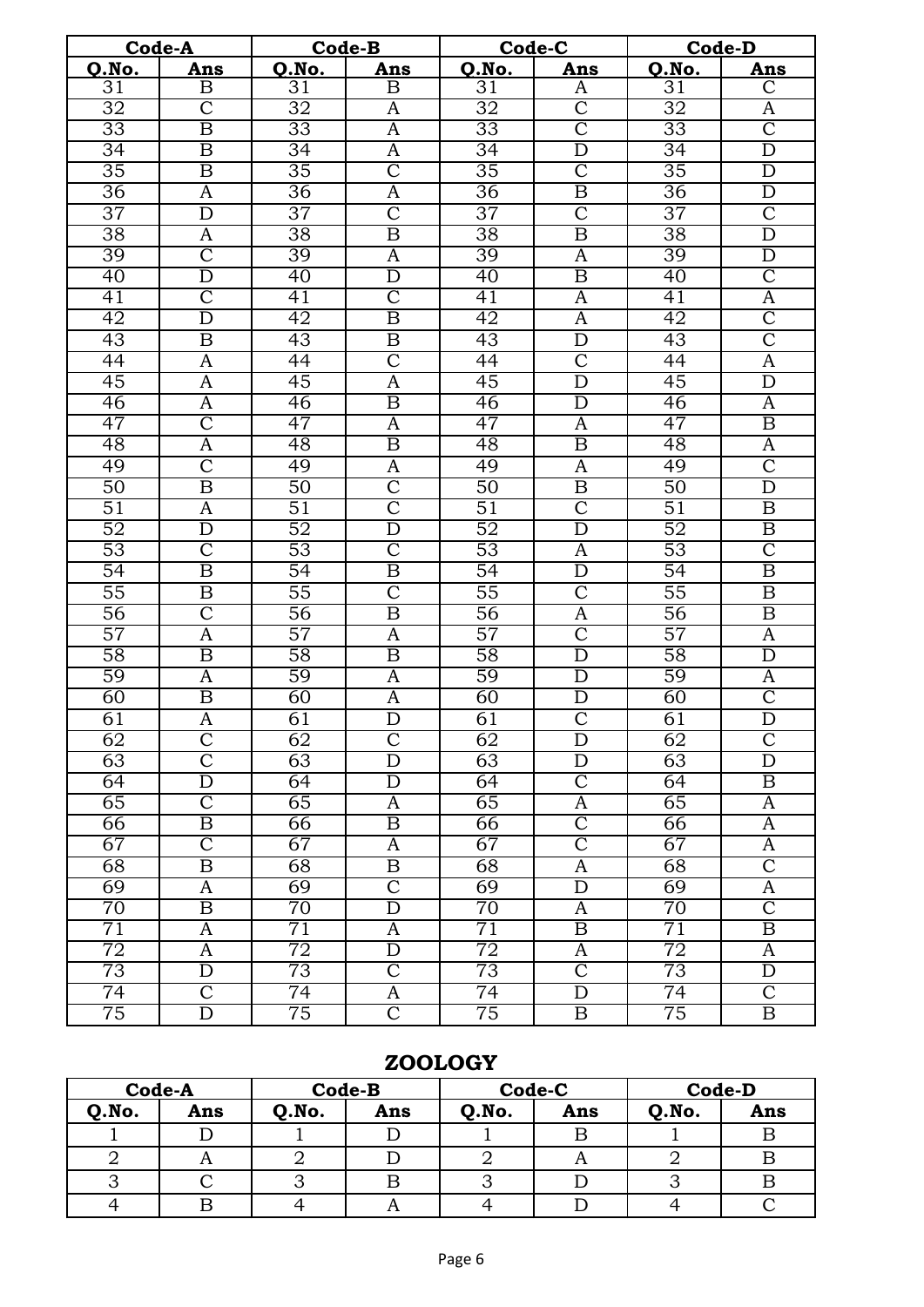|                | Code-A                    |                | Code-B           |                | Code-C                | <b>Code-D</b>  |                  |  |
|----------------|---------------------------|----------------|------------------|----------------|-----------------------|----------------|------------------|--|
| Q.No.          | Ans                       | Q.No.          | <b>Ans</b>       | Q.No.          | Ans                   | Q.No.          | Ans              |  |
| 5              | $\mathbf C$               | 5              | $\mathbf C$      | $\mathbf 5$    | A                     | 5              | $\mathbf D$      |  |
| 6              | $\mathbf D$               | 6              | $\mathbf D$      | 6              | $\mathbf C$           | 6              | $\mathcal{C}$    |  |
| $\overline{7}$ | $\, {\bf B}$              | $\overline{7}$ | A                | $\overline{7}$ | $\overline{\text{C}}$ | $\overline{7}$ | $\overline{C}$   |  |
| $8\,$          | $\boldsymbol{\mathrm{B}}$ | $8\,$          | $\, {\bf B}$     | $8\,$          | $\, {\bf B}$          | $8\,$          | $\boldsymbol{A}$ |  |
| $\overline{9}$ | $\mathbf D$               | 9              | $\boldsymbol{A}$ | 9              | $\boldsymbol{A}$      | 9              | ${\rm D}$        |  |
| 10             | $\mathcal{C}$             | 10             | $\mathcal{C}$    | 10             | $\boldsymbol{A}$      | 10             | A                |  |
| 11             | $\boldsymbol{A}$          | 11             | $\overline{C}$   | 11             | ${\bf D}$             | 11             | $\overline{C}$   |  |
| 12             | $\, {\bf B}$              | 12             | $\mathbf D$      | 12             | $\mathbf C$           | 12             | $\, {\bf B}$     |  |
| 13             | $\boldsymbol{B}$          | 13             | B                | 13             | $\mathbf C$           | 13             | $\mathcal{C}$    |  |
| 14             | $\mathbf{A}$              | 14             | $\overline{C}$   | 14             | $\boldsymbol{B}$      | 14             | $\mathbf D$      |  |
| 15             | $\, {\bf B}$              | 15             | $\, {\bf B}$     | 15             | $\overline{\rm C}$    | 15             | $\, {\bf B}$     |  |
| 16             | $\boldsymbol{A}$          | 16             | $\, {\bf B}$     | 16             | $\overline{C}$        | 16             | $\, {\bf B}$     |  |
| 17             | $\boldsymbol{A}$          | 17             | $\, {\bf B}$     | 17             | $\boldsymbol{A}$      | 17             | $\mathbf D$      |  |
| 18             | $\mathbf D$               | 18             | $\overline{C}$   | 18             | A                     | 18             | $\overline{C}$   |  |
| 19             | $\mathbf C$               | 19             | $\mathcal{C}$    | 19             | $\mathbf D$           | 19             | A                |  |
| 20             | $\mathbf D$               | 20             | ${\rm D}$        | 20             | A                     | 20             | $\, {\bf B}$     |  |
| 21             | $\boldsymbol{A}$          | 21             | $\, {\bf B}$     | 21             | $\mathbf D$           | 21             | $\boldsymbol{B}$ |  |
| 22             | $\boldsymbol{A}$          | 22             | $\overline{C}$   | 22             | $\, {\bf B}$          | 22             | $\boldsymbol{A}$ |  |
| 23             | $\mathcal{C}$             | 23             | $\mathbf D$      | 23             | $\, {\bf B}$          | 23             | $\, {\bf B}$     |  |
| 24             | ${\bf D}$                 | 24             | $\, {\bf B}$     | 24             | $\, {\bf B}$          | 24             | $\boldsymbol{A}$ |  |
| 25             | $\mathbf D$               | 25             | $\mathbf{A}$     | 25             | $\mathcal{C}$         | 25             | $\boldsymbol{A}$ |  |
| 26             | $\, {\bf B}$              | 26             | $\mathbf D$      | 26             | $\mathbf D$           | 26             | $\mathbf D$      |  |
| 27             | $\boldsymbol{A}$          | 27             | $\mathbf D$      | 27             | $\overline{C}$        | 27             | $\overline{C}$   |  |
| 28             | $\mathcal{C}$             | 28             | $\boldsymbol{A}$ | 28             | $\overline{C}$        | 28             | $\mathbf D$      |  |
| 29             | $\mathbf D$               | 29             | $\overline{C}$   | 29             | $\mathbf{A}$          | 29             | $\boldsymbol{A}$ |  |
| 30             | $\mathbf{A}$              | 30             | $\overline{C}$   | 30             | $\mathbf D$           | 30             | $\boldsymbol{A}$ |  |
| 31             | $\, {\bf B}$              | 31             | $\, {\bf B}$     | 31             | A                     | 31             | $\mathsf{C}$     |  |
| 32             | $\boldsymbol{A}$          | 32             | $\boldsymbol{A}$ | 32             | $\mathcal{C}$         | 32             | $\mathbf D$      |  |
| 33             | $\mathcal{C}$             | 33             | A                | 33             | $\boldsymbol{B}$      | 33             | $\mathbf D$      |  |
| 34             | $\mathbf C$               | 34             | $\mathbf D$      | 34             | $\overline{C}$        | 34             | $\boldsymbol{B}$ |  |
| 35             | $\mathbf D$               | 35             | $\mathsf{C}$     | 35             | ${\bf D}$             | 35             | A                |  |
| 36             | $\, {\bf B}$              | 36             | $\mathbf C$      | 36             | $\boldsymbol{B}$      | 36             | $\mathbf C$      |  |
| 37             | $\mathbf C$               | 37             | B                | 37             | $\boldsymbol{B}$      | 37             | D                |  |
| 38             | $\boldsymbol{B}$          | 38             | $\mathcal{C}$    | 38             | $\mathbf D$           | 38             | $\boldsymbol{A}$ |  |
| 39             | $\boldsymbol{B}$          | 39             | $\overline{C}$   | 39             | $\overline{C}$        | 39             | $\boldsymbol{B}$ |  |
| 40             | $\boldsymbol{B}$          | 40             | A                | 40             | $\mathbf{A}$          | 40             | $\mathbf{A}$     |  |
| 41             | $\mathcal{C}$             | 41             | $\boldsymbol{A}$ | 41             | $\boldsymbol{B}$      | 41             | $\mathcal{C}$    |  |
| 42             | $\overline{C}$            | 42             | $\mathbf D$      | 42             | $\, {\bf B}$          | 42             | $\overline{C}$   |  |
| 43             | D                         | 43             | A                | 43             | A                     | 43             | $\mathbf D$      |  |
| 44             | $\boldsymbol{B}$          | 44             | $\mathbf D$      | 44             | $\, {\bf B}$          | 44             | B                |  |
| 45             | $\overline{C}$            | 45             | $\boldsymbol{B}$ | 45             | $\boldsymbol{A}$      | 45             | $\overline{C}$   |  |
| 46             | ${\rm D}$                 | 46             | $\boldsymbol{B}$ | 46             | $\boldsymbol{A}$      | 46             | $\boldsymbol{B}$ |  |
| 47             | $\boldsymbol{B}$          | 47             | $\boldsymbol{B}$ | 47             | ${\rm D}$             | 47             | $\boldsymbol{B}$ |  |
| 48             | A                         | 48             | $\overline{C}$   | 48             | $\mathsf C$           | 48             | B                |  |
| 49             | $\mathbf D$               | 49             | $\mathbf D$      | 49             | $\mathbf D$           | 49             | $\mathcal{C}$    |  |
| 50             | $\mathbf D$               | 50             | $\mathcal{C}$    | 50             | A                     | 50             | $\mathcal{C}$    |  |
| 51             | A                         | 51             | $\overline{C}$   | 51             | $\mathbf{A}$          | 51             | $\mathbf D$      |  |
| 52             | $\mathbf C$               | 52             | A                | 52             | $\mathsf C$           | 52             | $\boldsymbol{B}$ |  |